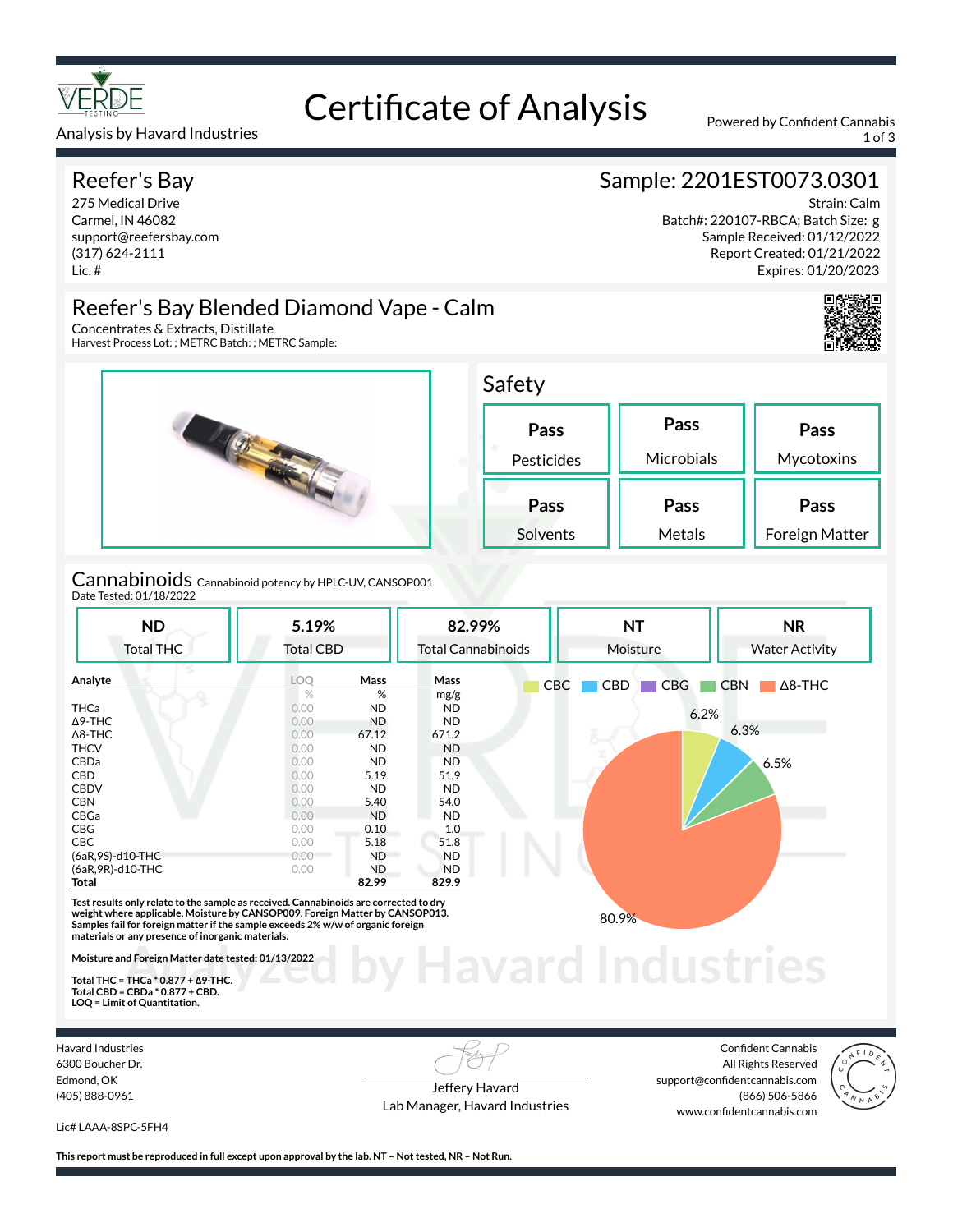

#### Analysis by Havard Industries 2 of 3

# Reefer's Bay

275 Medical Drive Carmel, IN 46082 support@reefersbay.com (317) 624-2111 Lic. #

# Certificate of Analysis Powered by Confident Cannabis

# Sample: 2201EST0073.0301

Strain: Calm Batch#: 220107-RBCA; Batch Size: g Sample Received: 01/12/2022 Report Created: 01/21/2022 Expires: 01/20/2023



# Reefer's Bay Blended Diamond Vape - Calm

Concentrates & Extracts, Distillate Harvest Process Lot: ; METRC Batch: ; METRC Sample:

Terpenes <sub>Cannabinoid Terpenes by GC-FID, CANSOP005</sub>

Date Tested: 01/21/2022 01/17/2022

| Analyte             | LOQ  | Mass | Mass      |                       |
|---------------------|------|------|-----------|-----------------------|
|                     | $\%$ | %    | mg/g      | 3.42%                 |
| δ-Limonene          | 0.00 | 1.00 | 10.0      | <b>Total Terpenes</b> |
| β-Caryophyllene     | 0.00 | 0.81 | 8.1       |                       |
| $\beta$ -Pinene     | 0.00 | 0.64 | 6.4       |                       |
| Linalool            | 0.00 | 0.28 | 2.8       |                       |
| Terpinolene         | 0.00 | 0.14 | 1.4       |                       |
| α-Bisabolol         | 0.00 | 0.12 | 1.2       | Orange                |
| $\alpha$ -Pinene    | 0.00 | 0.11 | 1.1       |                       |
| $\alpha$ -Humulene  | 0.00 | 0.10 | 1.0       |                       |
| trans-Nerolidol     | 0.00 | 0.05 | 0.5       |                       |
| Caryophyllene Oxide | 0.00 | 0.03 | 0.3       |                       |
| Camphene            | 0.00 | 0.03 | 0.3       | Cinnamon              |
| cis-Nerolidol       | 0.00 | 0.03 | 0.3       |                       |
| Ocimene             | 0.00 | 0.02 | 0.2       |                       |
| 3-Carene            | 0.00 | 0.01 | 0.1       |                       |
| Isopulegol          | 0.00 | 0.01 | 0.1       |                       |
| Geraniol            | 0.00 | 0.01 | 0.1       |                       |
| β-Myrcene           | 0.00 | 0.01 | 0.1       | Pine                  |
| y-Terpinene         | 0.00 | 0.01 | 0.1       |                       |
| $\alpha$ -Terpinene | 0.00 | 0.01 | 0.1       |                       |
| Guaiol              | 0.00 | 0.00 | 0.0       |                       |
| Eucalyptol          | 0.00 | ND   | <b>ND</b> |                       |
| p-Cymene            | 0.00 | ND   | <b>ND</b> | Lavender              |
| Total               |      | 3.42 | 34.2      |                       |
|                     |      |      |           |                       |

# **Analyzed by Havard Ind Turpentine**

**Test results only relate to the sample as received. Terpenes are corrected to dry weight where applicable. ND = Not Detected, NT = Not tested**

Havard Industries 6300 Boucher Dr. Edmond, OK (405) 888-0961

Jeffery Havard Lab Manager, Havard Industries

Confident Cannabis All Rights Reserved support@confidentcannabis.com (866) 506-5866 www.confidentcannabis.com



Lic# LAAA-8SPC-5FH4

**This report must be reproduced in full except upon approval by the lab. NT – Not tested, NR – Not Run.**

Primary Aromas